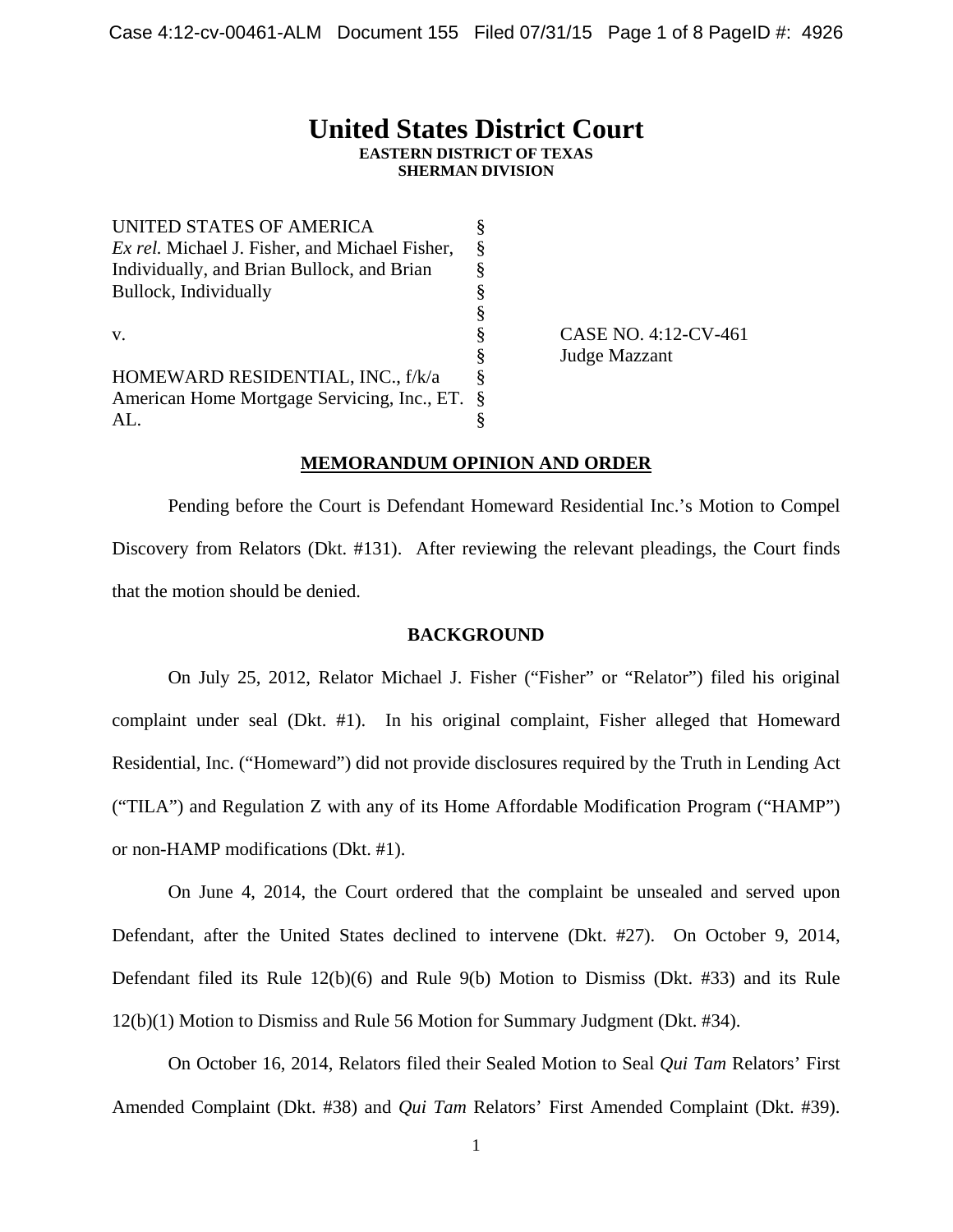The first amended complaint incorporated new allegations including: (1) Federal Housing Administration ("FHA") violations, (2) Dodd-Frank Act violations, (3) Real Estate Settlement Procedures Act ("RESPA") violations, and (4) Texas, New York, and Massachusetts state law violations (Dkt. #39). It also added a new relator, Brian Bullock ("Bullock" or "Relator") (Dkt. #39). On October 31, 2014, the Court denied Relators' Sealed Motion to Seal *Qui Tam* Relators' First Amended Complaint (Dkt. #54).

On March 3, 2015, Relators filed their Second Amended Complaint (Dkt. #101). The Second Amended Complaint added a new defendant, Ocwen Financial Corporation ("Ocwen Financial") (Dkt. #101).

On July 2, 2015, Homeward filed its Motion to Compel Discovery from Relators (Dkt. #131). On July 7, 2015, the Court ordered an expedited briefing schedule. On July 8, 2015, Relators filed their response (Dkt. #136). On July 9, 2015, Homeward filed its reply (Dkt. #138). Also on July 9, 2015, Relators filed their sur-reply (Dkt. #140).

### **ANALYSIS**

 Homeward is seeking production of the disclosure statements made under 31 U.S.C. § 3730(b)(2) and other communications made between Relators and the United States Government.<sup>1</sup> (Dkt. #131 at p. 2). Homeward also seeks the production of the following: (1) communications with former Homeward and Ocwen employees relating to the claims and allegations in the First Amended Complaint, and (2) any witness statements obtained from current or former Homeward or Ocwen employees. (Dkt. #131 at p. 2). Realtors object to both

<sup>&</sup>lt;sup>1</sup> Homeward also subpoenaed the Government to present documents identical to the ones addressed within the present motion. The Government moved to quash the subpoena and for a protective order (*See* Dkt. #133). Although the Court has already addressed and ruled on the Government's motion, the broader arguments within the Government's Motion are addressed herein.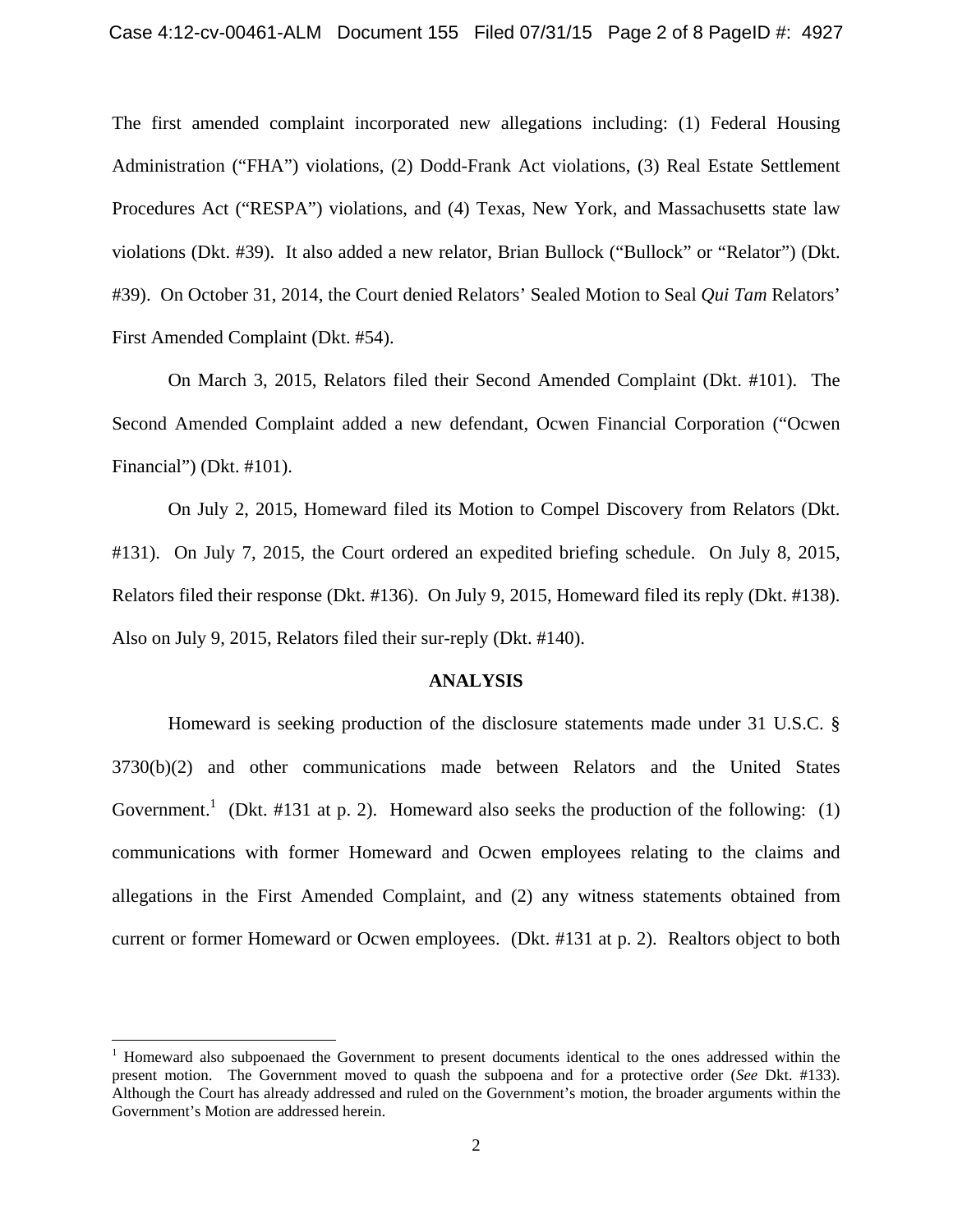requests, claiming attorney-client privilege, common interest privilege, and/or the work product doctrine. (Dkt. #131 at p. 2).

#### *Production of Disclosure Statements*

 Homeward asserts that the Court should compel disclosure of the disclosure statements and correspondence with the Government because they are not protected from disclosure and they are necessary to Homeward's defenses (Dkt. #131 at p. 3). Relators contend that they have provided Homeward with the following information: (1) the names of all persons mentioned within the disclosure statements, (2) all underlying documents used in creating and/or referenced within the disclosure statements, (3) all underlying documents provided by Relators to the United States under 31 U.S.C. § 3730(b)(2), and (4) all factual information used to create or referred to within the statements (Dkt. #136 at p. 1). Relators assert that they are only withholding the actual disclosure statements because those are protected by attorney-client privilege, common interest privilege, and the work product doctrine (Dkt. #136 at p. 1).

 The False Claims Act ("FCA") authorizes a person to file a civil action alleging a violation on behalf of the person and the government. *See* 31 U.S.C. § 3730(b)(1). However, the FCA requires that the person serve on the government a "written disclosure of substantially all material evidence and information the person possesses." 31 U.S.C. § 3730(b)(2). "The purpose of the written disclosure requirement 'is to provide the United States with enough information on the alleged fraud to be able to make a well reasoned decision on whether it should participate in the filed lawsuit or allow the relator to proceed alone.'" *United States ex rel. Bagley v. TRW, Inc.*, 212 F.R.D. 554, 555 (C.D. Cal. 2003) (quoting *United States ex rel. Woodard v. Country View Care Ctr., Inc.*, 797 F.2d 888, 892 (10th Cir. 1986)).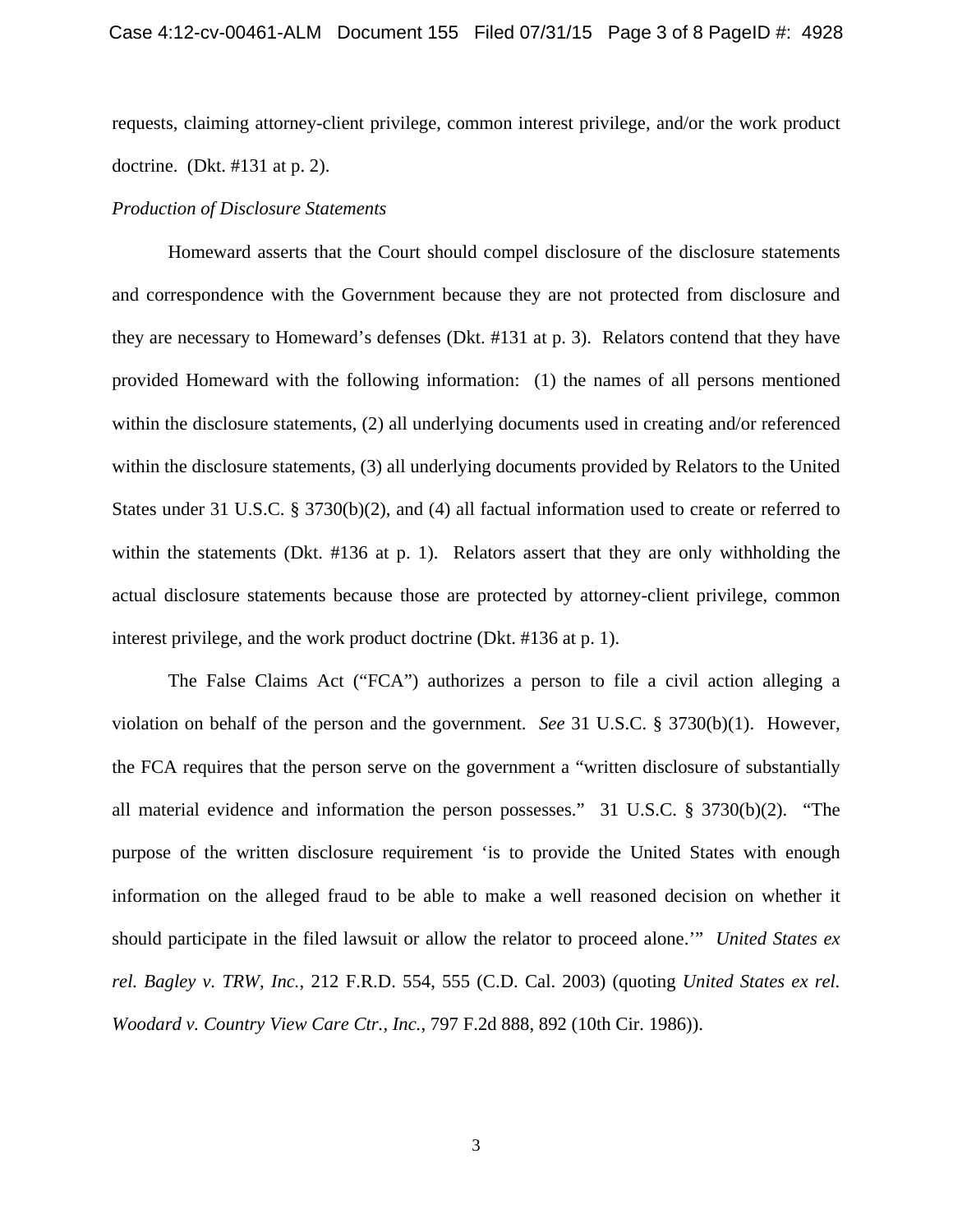"The FCA is silent as to if the written disclosure is protected from discovery." *U.S. ex rel. Cericola v. Ben Franklin Bank*, No. 99 C 6311, 2003 WL 22071484, at \*2 (N.D. Ill. Sept. 4, 2003); *see, e.g.*, *United States ex rel. O'Keefe v. McDonnell Douglas Corp.*, 918 F. Supp. 1338, 1345-46 (E.D. Mo. 1996); *United States ex rel. Burns v. A.D. Roe Co.*, 904 F. Supp. 592, 593-94 (W.D. Ky. 1995); *United States ex rel. Stone v. Rockwell Int'l Corp.*, 144 F.R.D. 396, 398 (D. Colo. 1992). However, the courts have found that the written disclosure statement may be protected under the work product doctrine. *See, e.g., Bagley*, 212 F.R.D. at 559-61; *O'Keefe*, 918 F. Supp. at 1346; *United States ex rel. Robinson v. Northrop Corp.*, 824 F. Supp. 830, 838- 39 (N.D. Ill. 1993); *Stone*, 144 F.R.D. at 400-401.

Federal Rule of Civil Procedure 26(b)(3) states in relevant part:

[A] party may not discover documents and tangible things that are prepared in anticipation of litigation or for trial by or for another party or its representative (including the other party's attorney, consultant, surety, indemnitor, insurer, or agent). But…those materials may be discovered if: (i) they are otherwise discoverable under Rule  $26(b)(1)$ ; and (ii) the party shows that it has substantial need for the materials to prepare its case and cannot, without undue hardship, obtain their substantial equivalent by other means.

FED. R. CIV. P. 26(b)(3)(A). "The work-product doctrine provides qualified protection of documents and tangible items prepared in anticipation of litigation, including 'a lawyer's research, analysis of legal theories, mental impressions, notes, and memoranda of witnesses' statements.'" *Ferko v. Nat'l Ass'n for Stock Car Auto Racing, Inc.*, 219 F.R.D. 396, 400 (E.D. Tex. 2003) (quoting *Dunn v. State Farm Fire & Cas. Co.*, 927 F.2d 869, 875 (5th Cir. 1991)). Rule 26(b)(3) distinguishes between opinion work product, which consists of the "mental impressions, conclusions, or legal theories of an attorney or other representative of a party," and ordinary work product, which consists of the "factual material prepared in anticipation of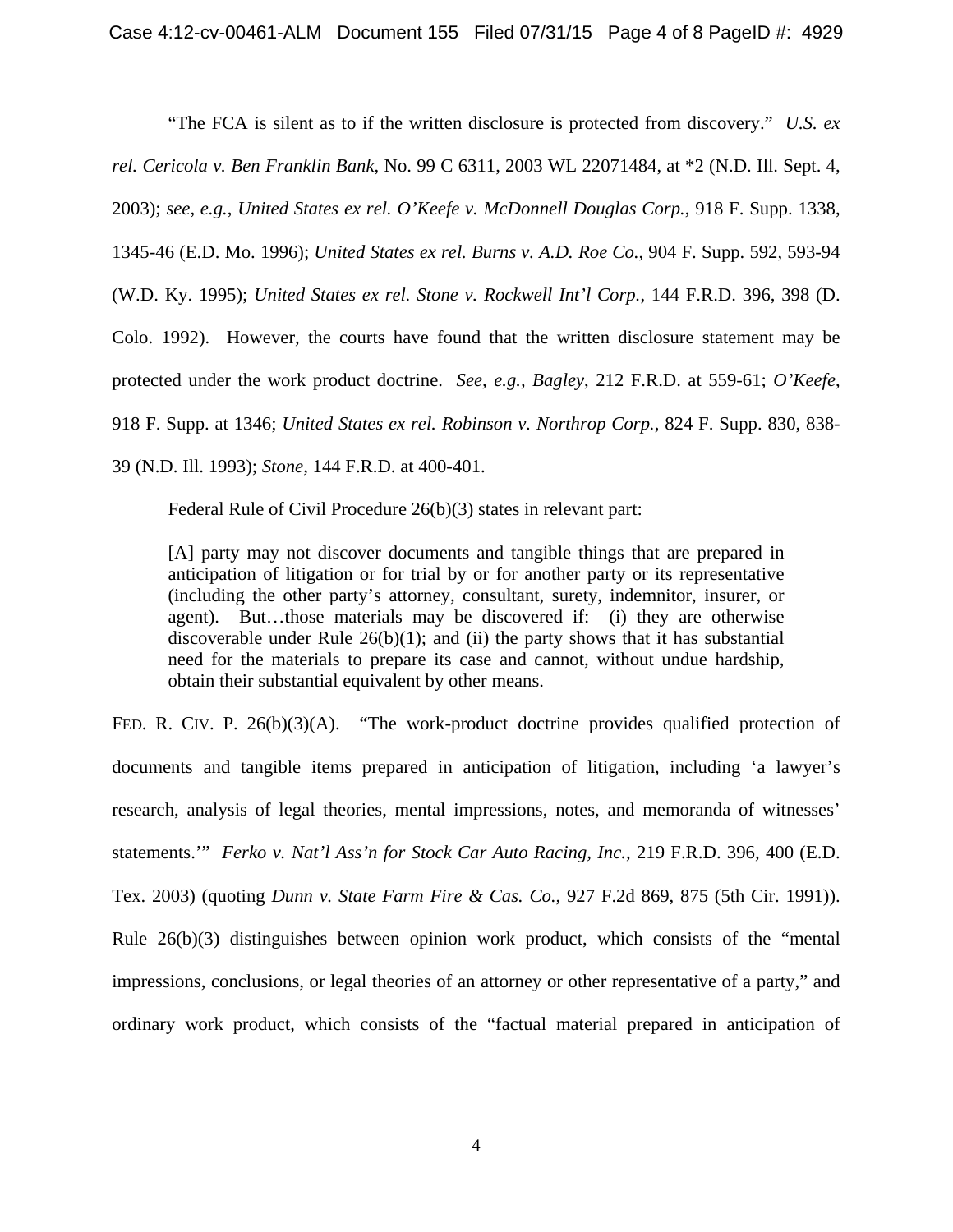litigation or trial." *Bagley*, 212 F.R.D. at 559; *see, e.g., United States ex. rel. Burroughs v. DeNardi Corp.*, 167 F.R.D. 680, 684 (S.D. Cal. 1996); *Stone*, 144 F.R.D. at 401 (D. Colo. 1992).

 "If a party proves that materials merit work-product protection, the party seeking discovery must prove why those materials should still be produced." *Ferko*, 219 F.R.D. at 400. The party seeking production must establish (1) a substantial need of the privileged materials and (2) an inability to obtain the information through other means without undue hardship. *Id.*  However, "[a]bsent a waiver, opinion work product enjoys nearly absolute protection and is discoverable only in 'rare and extraordinary circumstances.'" *Bagley*, 212 F.R.D. at 559 (citing *Burroughs*, 167 F.R.D. at 683-684).

The Fifth Circuit has not directly addressed whether FCA disclosure statements constitute opinion work product or ordinary work product. However, in *Bagley*, a California district court found that the disclosure statements exchanged between relators and the government constituted opinion work product and were subject to absolute privilege. *See Bagley*, 212 F.R.D. 554 (C.D. Cal. 2003). The *Bagley* court found that disclosure statements constituted opinion work product because

[t]o meet [the FCA's disclosure] obligation, the relator and his or her counsel must engage in a process of selecting and winnowing from the totality of information known to the relator only those facts and evidence that are material to the relator's legal claims. Therefore, the factual narratives in the disclosure statements reveal "the mental impressions, conclusions, opinions, or legal theories of" the relator and his or her counsel.

*Id.* at 564. The *Bagley* court also found that classifying disclosure statements as opinion work product fulfilled the purposes of 31 U.S.C. § 3730(b)(2). *Id.* at 565. However, many courts have found that disclosure statements constitute ordinary work product, and thus, the material would remain privileged unless the opposing party could demonstrate a substantial need for the material and an undue hardship in obtaining the information through alternate means. *See, e.g.,*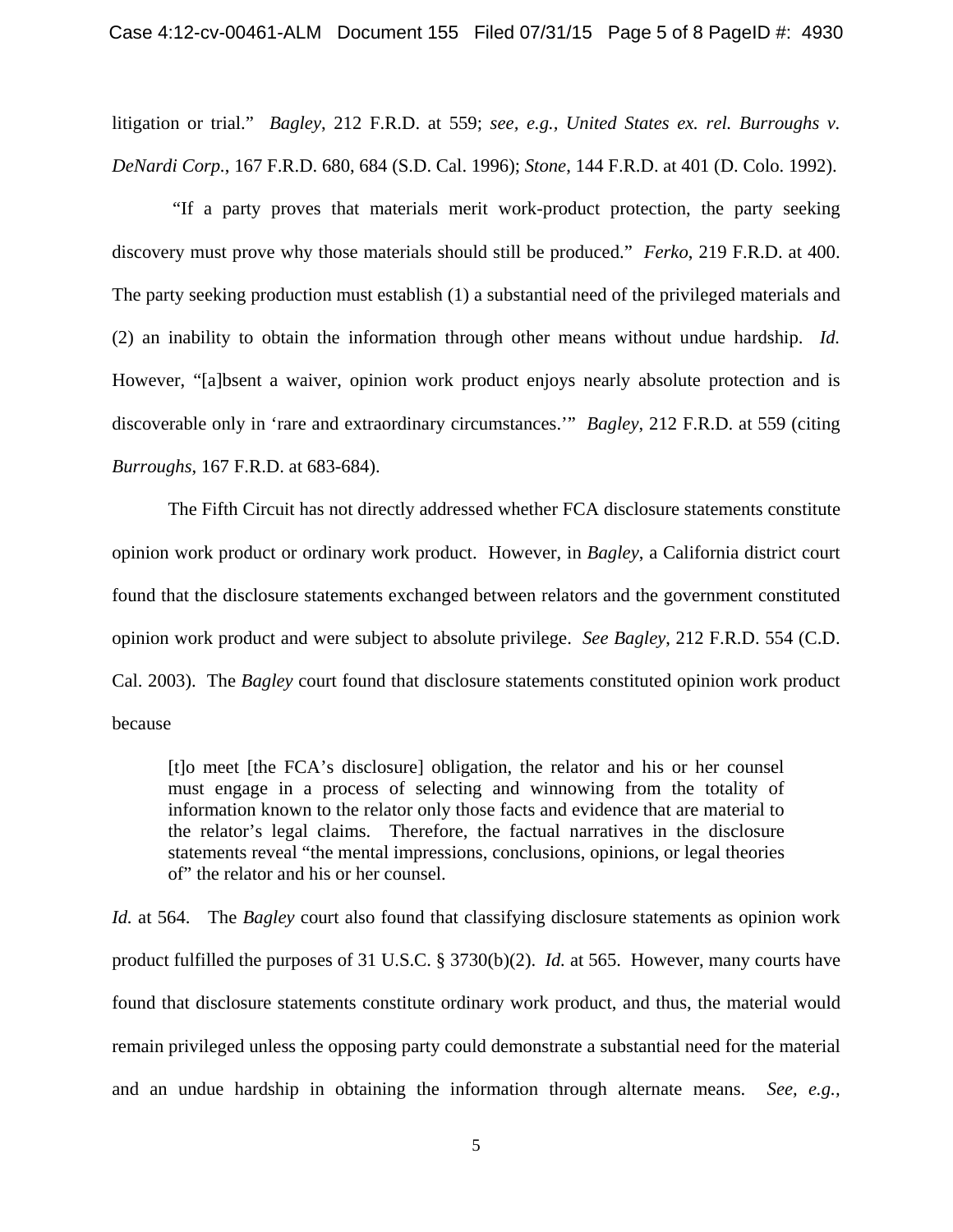*Burroughs*, 167 F.R.D. 680; *Cericola*, 2003 WL 22071484; *United States ex rel. Yannacopoulos v. General Dynamics*, 231 F.R.D. 378 (N.D. Ill. 2005).

 Additionally, the common interest privilege is an extension of the attorney-client privilege and of the work product doctrine. *Ferko*, 219 F.R.D. at 401. It is "an exception to the general rule that the [] privilege is waived upon disclosure of privileged information with a third party." *Id.* (quoting *Katz v. AT&T Corp.*, 191 F.R.D. 433, 436 (E.D. Pa. 2000)). A number of courts have held that relators' disclosure statements are protected by the "common interest" or "joint prosecution" privilege. *See United States v. Medica-Rents Co.*, 4:01-CV-198-Y, 2002 WL 1483085 (N.D. Tex. June 21, 2002); *see also, Burroughs*, 167 F.R.D. at 685-686; *United States ex rel. Purcell v. MWI Corp.,* 209 F.R.D. 21, 26-27 (D.D.C. 2002); *United States ex rel. [Redacted] v. [Redacted]*, 209 F.R.D. 475, 478, 479 (D. Utah 2001).

The Court finds that the disclosure statements submitted to the Government by Relators pursuant to 31 U.S.C. § 3730(b)(2) constitute at least ordinary work product for the purposes of the work product doctrine. Public policy favors the full and frank communication between Relators and the Government concerning the prosecution of the case, and as such, the communications must be protected from disclosure. Therefore, protection was not waived when Relators disclosed the information to the Government as the common-interest doctrine applies.

Additionally, the Court finds that Homeward has not established both a substantial need for the documents and an undue hardship in obtaining the documents by other means. Homeward argues that it has a substantial need for the disclosure statements so that it can conduct its discovery in the present case. (Dkt. #131 at p. 6). Homeward also asserts that forcing it "to compile information through interrogatories, document requests, and depositions would place an undue burden on [it]." (Dkt. #131 at p. 7).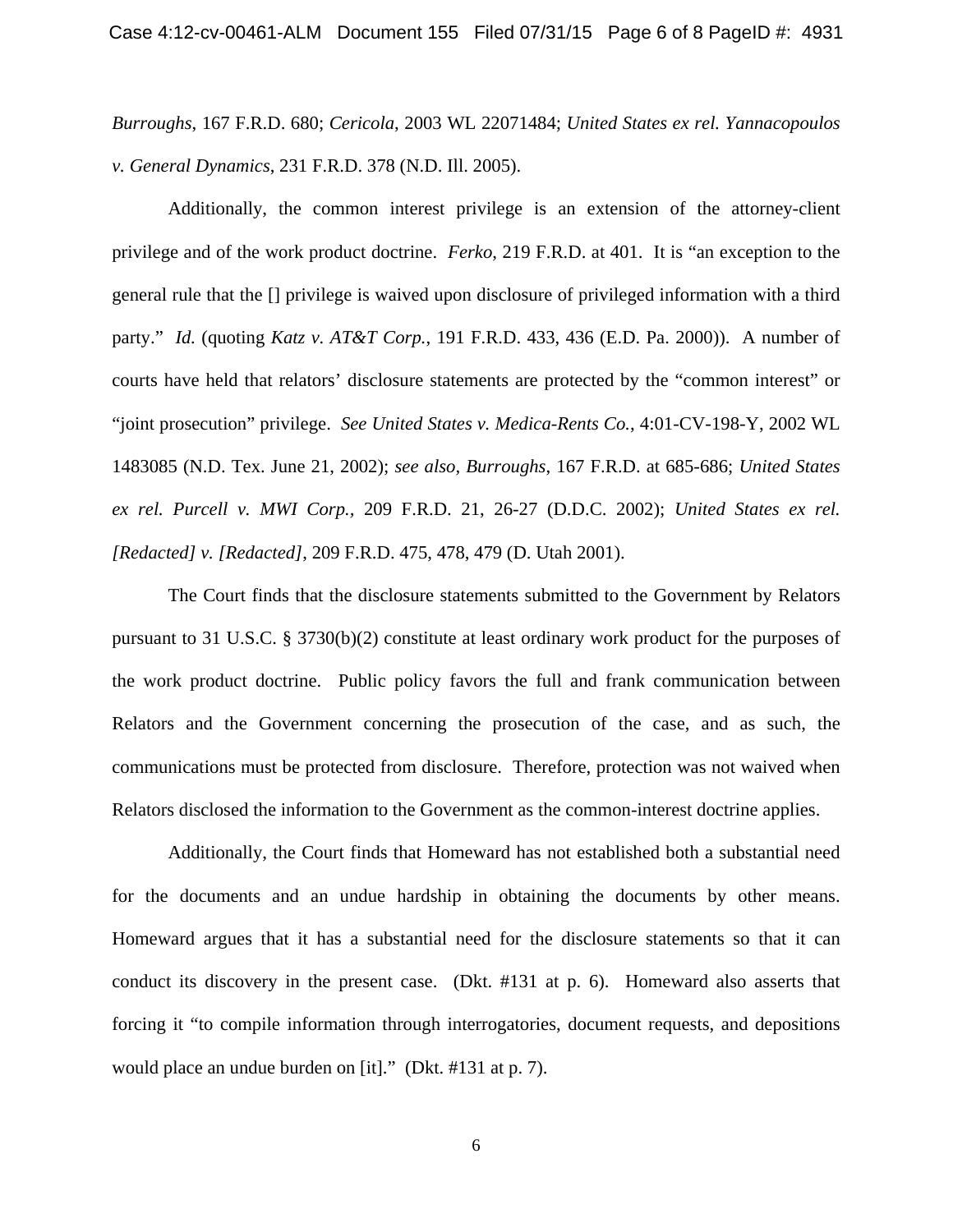The Court does not find Homeward's argument to be persuasive.<sup>2</sup> Relators assert that they have produced to Homeward all the factual documents accompanying the disclosure statements, as well as the identity of any persons named within the disclosure statements (Dkt. #136 at p. 7). Additionally, Homeward has deposed Relators and had the opportunity to question them regarding the information contained within their allegations and their investigative efforts (Dkt. #136 at p. 7). Therefore, the Court finds that Homeward has not made the requisite showing needed to compel the production of the documents protected under the work product doctrine. Homeward's motion to compel will be denied as to the production of the disclosure statements.<sup>3</sup>

## *Non-Testifying Consulting Experts*

 Homeward also requests that Relators produce any communications with former Homeward and Ocwen employees relating to the claims and allegations in the First Amended Complaint, and any witness statements obtained from current or former Homeward or Ocwen employees. (Dkt. #131 at p. 2). Relators claim the documents are privileged under the nontestifying consulting expert privilege (*See* Dkt. #136 at p. 9-10). Additionally, at the hearing held on July 10, 2015, Homeward argued that it was challenging Relators' designation of the exemployees as non-testifying consulting experts.

<sup>2</sup> Homeward asserts that it "is entitled, at the very least, to have the Court review *in camera* Relators' disclosure statements and require production of all non-privileged contents." (Dkt. #131 at p. 5, n. 4) (citing *Cericola*, 2003 WL 22071484, at \*3 (N.D. Ill. Sept. 4, 2003); *Grand ex rel. United States v. Northrop Corp.*, 811 F. Supp. 333, 337 (S.D. Ohio 1992). As the Court stated during the July 10, 2015 hearing on this motion, Homeward has not shown that it has a substantial need for the privileged disclosed statements, and therefore, the Court will not conduct an *in camera* review. <sup>3</sup>

<sup>&</sup>lt;sup>3</sup> The Court will not address Relators' claim that the disclosure statement is protected by attorney-client privilege. However, reported decisions expressly addressing the issue have uniformly concluded that disclosure statements are not protected by the attorney-client privilege. *Bagley*, 212 F.R.D. at 558; *see, e.g., Burroughs*, 167 F.R.D. at 682- 83; *Burns*, 904 F. Supp. at 594; *Stone*, 144 F.R.D. at 399-400.